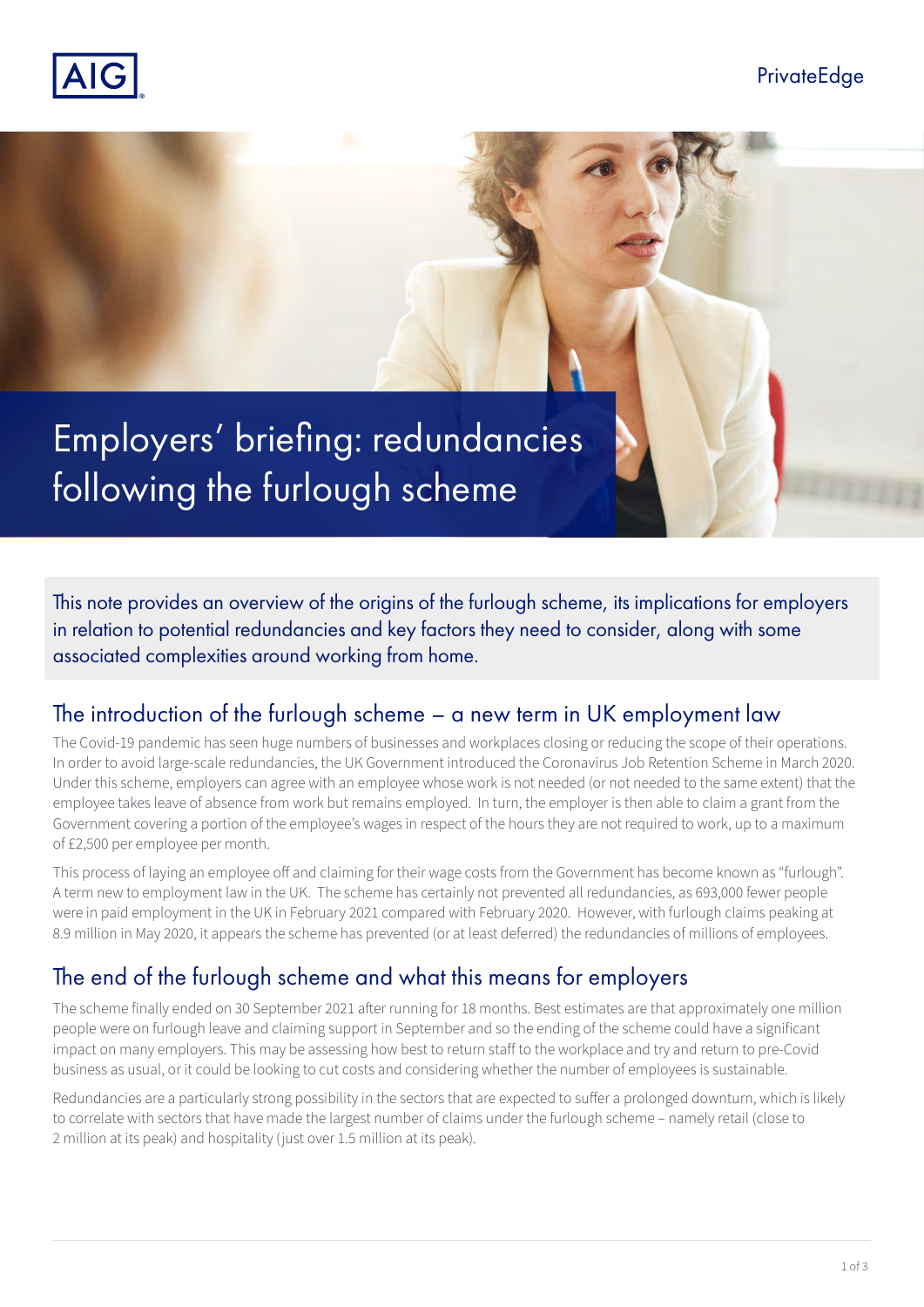# Key issues to consider and steps to take when making redundancies

These are the key points that an employer needs to take into account in a redundancy situation:

#### A genuine redundancy situation?

This is a closure of the business for which the employee was employed, a closure of the place of business where the employee was employed to work, or a reduced requirement for employees to carry out work of a particular kind.

#### Alternatives to redundancy?

Alternatives may include a reduction in hours, paid or unpaid holiday, sabbaticals, parental leave, lay off, moving staff to alternative roles, job-sharing and cost-cutting measures such as cuts to overtime, no use of temps, a recruitment freeze etc.

#### How many redundancies are proposed?

If 20 or more redundancies are proposed at one establishment within any period of 90 days or less, collective consultation will be required with trade union representatives or, if there is no recognised trade union, with representatives elected by the employees. The employer will also have to file an HR1 form.

#### Decide on the pool for redundancy, if selection will be necessary

This is the group of employees from which redundancies will be made.

#### Start consultation with affected employees

This is necessary in order for any dismissals to be fair and is required whether or not collective consultation takes place. It must be genuine and meaningful.

#### Set the selection criteria

These must be objective and non-discriminatory.

#### Select employees for redundancy

Two managers should score those at risk of redundancy independently to avoid any bias.

#### Consider suitable alternative employment

This can either be with the employer or an associated employer. Where the employer identifies a suitable vacancy, the employee has a statutory trial period of four weeks. Note that employees on maternity, adoption and shared parental leave have additional rights in relation to alternative employment.

#### Inform employees of the outcome

It is unclear whether an employer must offer a redundant employee a right of appeal against dismissal but failing to offer a right of appeal may affect the fairness of the dismissal. Good practice is therefore to offer a right of appeal in the dismissal letter and explain how the employee should appeal and the time limit that will apply.

#### Issue redundancy notices and calculate statutory redundancy payments (SRPs)

This should not be done until consultation has been completed. Where the employee has been furloughed, the SRP will be based on their normal pay, not their reduced furlough pay, up to 30 September 2021. Payments will need to be made when the employment terminates and a P45 will also need to be issued.

#### Decide whether employees will work their notice period or be paid in lieu

Note that employers cannot claim for any day that a furloughed employee is serving contractual or statutory notice. Where the employee has been furloughed, a payment in lieu of notice will need to be based on their normal pay, not their reduced furlough pay, up to 30 September 2021.

#### Allow employees paid time off to look for another job or training

This applies where employees have 2+ years' employment. The amount of time off must be reasonable.

Failure to consider these points could result in potentially time consuming, disruptive and expensive employment disputes and actions. For further information, please see the [PrivateEdge guidance note on redundancy](https://www.aig.co.uk/business-insurance/innovative-products/financial-lines/privateedge-product/privateedge/epl/handling-redundancies).